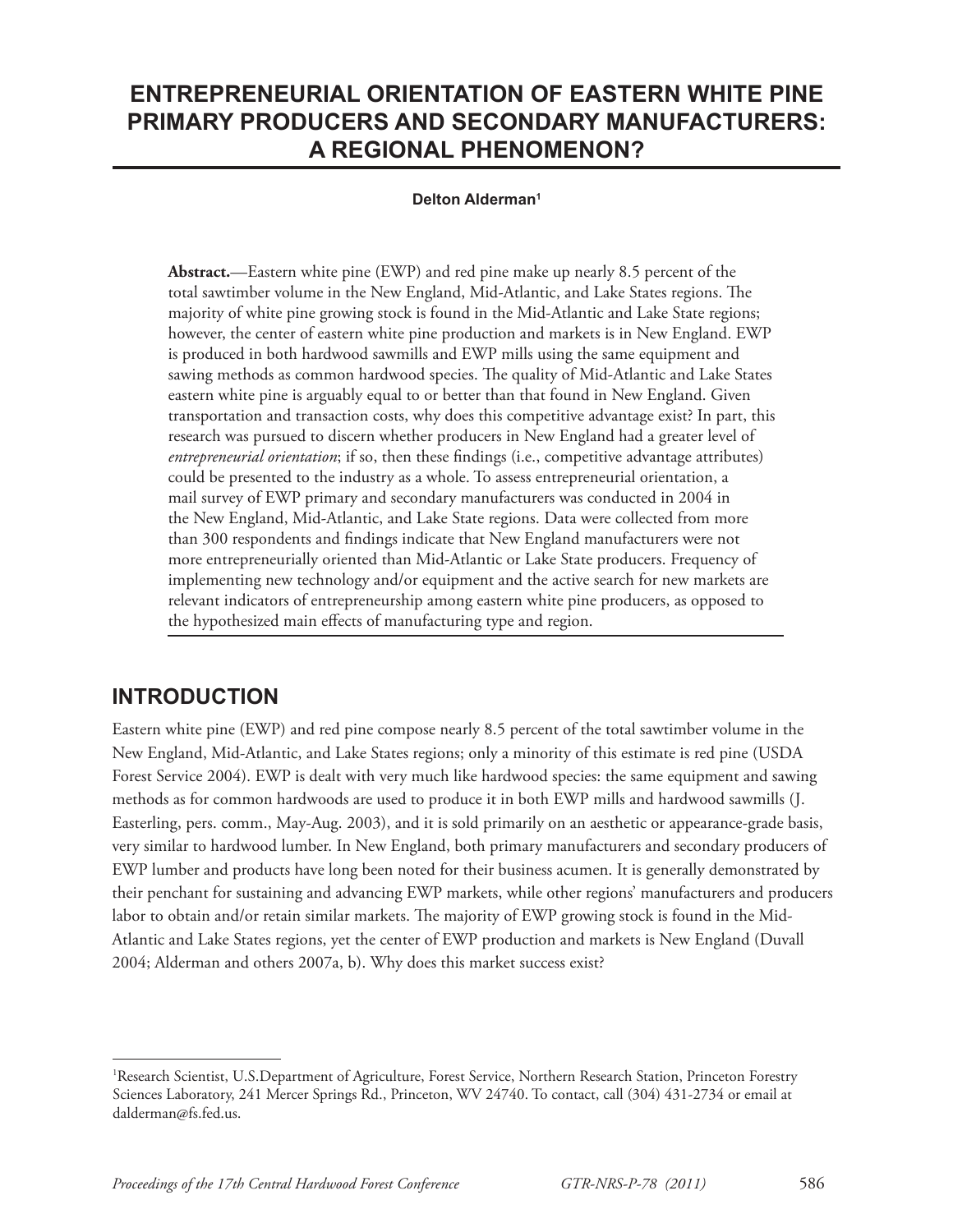There is some evidence for a regional preference; for example, research discerned that a preference for New England EWP was found among manufacturers in the New England and Mid-Atlantic regions (Duvall 2004). Other factors also contribute to EWP's success in the New England market. The first is history: New England has been the traditional market for EWP. The region has an extensive record of producing EWP lumber dating to colonial times (Alderman and others 2007a, b). A second factor is the presence of an industry trade association, the Northeastern Lumber Manufacturers' Association (NeLMA), which is the main promotional advocate for EWP. NeLMA's main constituency is in New England and the extreme northern Mid-Atlantic region. Third, NeLMA administers EWP grading, and its certification representatives currently do not serve most of the Mid-Atlantic and Lake States regions due to a lack of market penetration. Fourth, most EWP mills in New England saw EWP exclusively, without significant production of any other species (Duvall 2004). Furthermore, in New England, the retail market consumes nearly half of the total production. While retail markets are present in the Mid-Atlantic and Lake States regions, these markets are not nearly as large as in New England (Alderman and others 2007a, b). One could argue that New England EWP manufacturers have a type of "brand-loyalty" that has developed during the past three centuries. While it is beyond the scope of this paper to examine brand-loyalty, Oliver's (1999) paraphrased definition of brand loyalty may well apply to EWP markets in New England: "A deeply held commitment to repurchase or re-patronize a preferred product/service consistently in the future – resulting in repetitive identical-brand or same brand-set purchasing, in spite of situational influences or marketing efforts that potentially could result in a switching behavior." Anecdotally, and from previous research (Duvall 2004; Alderman and others 2007a, b), EWP originating from New England does possess certain aspects of brand-loyalty. Finally, another explanation for preferring New England EWP is based on perceived wood quality; however, the quality of EWP originating from the Mid-Atlantic or Lake States regions is arguably at least as good as that found in New England (Alderman and others 2007a, b).

In an effort to explain New England's competitive advantage in the face of transportation and transaction costs, this research in part asked whether New England manufacturers were imbued with greater *entrepreneurial orientation* (EO) than those from other regions. If these producers were found to have this attribute to a greater degree, then these attribute findings (competitive advantage attributes) could be presented to the entire industry to assist all regions' producers in the utilization and marketing of the EWP resource. To begin, the foundations of what is meant by "entrepreneur" are explored.

The French verb *entreprendre*, meaning "to undertake," is the origin of the term "entrepreneur." Cantillion (1755) defined "entrepreneur" as a businessman's method of risk-bearing to manage production factors in order to deliver a product or service to the market. In the early 20th century, Schumpeter (1934) described an entrepreneur as a person who is willing and able to transform a new idea or invention into a successful innovation; he concluded that entrepreneurship is a critical driving force for change. More specifically, he posited three typologies of entrepreneurship. The first is *entrepreneurial behavior*, which is the focus of this paper, and includes: 1) Introducing a new product and/or service; 2) new production method(s); 3) new market(s); 4) conquering a new source of raw materials; or 5) reorganizing an industry in a new manner. Schumpeter's other typologies are *entrepreneurial motivation* and *entrepreneurial action*. Twentyfirst century definitions emphasize a strong link between entrepreneurship and innovation and differentiate entrepreneurship from typical forms of business management. More concretely, Miller (1983) summarized the characteristics of an entrepreneurial firm as "one that engages in product market innovation, undertakes somewhat risky ventures, and is first to come up with proactive innovations . . ." Entrepreneurship also is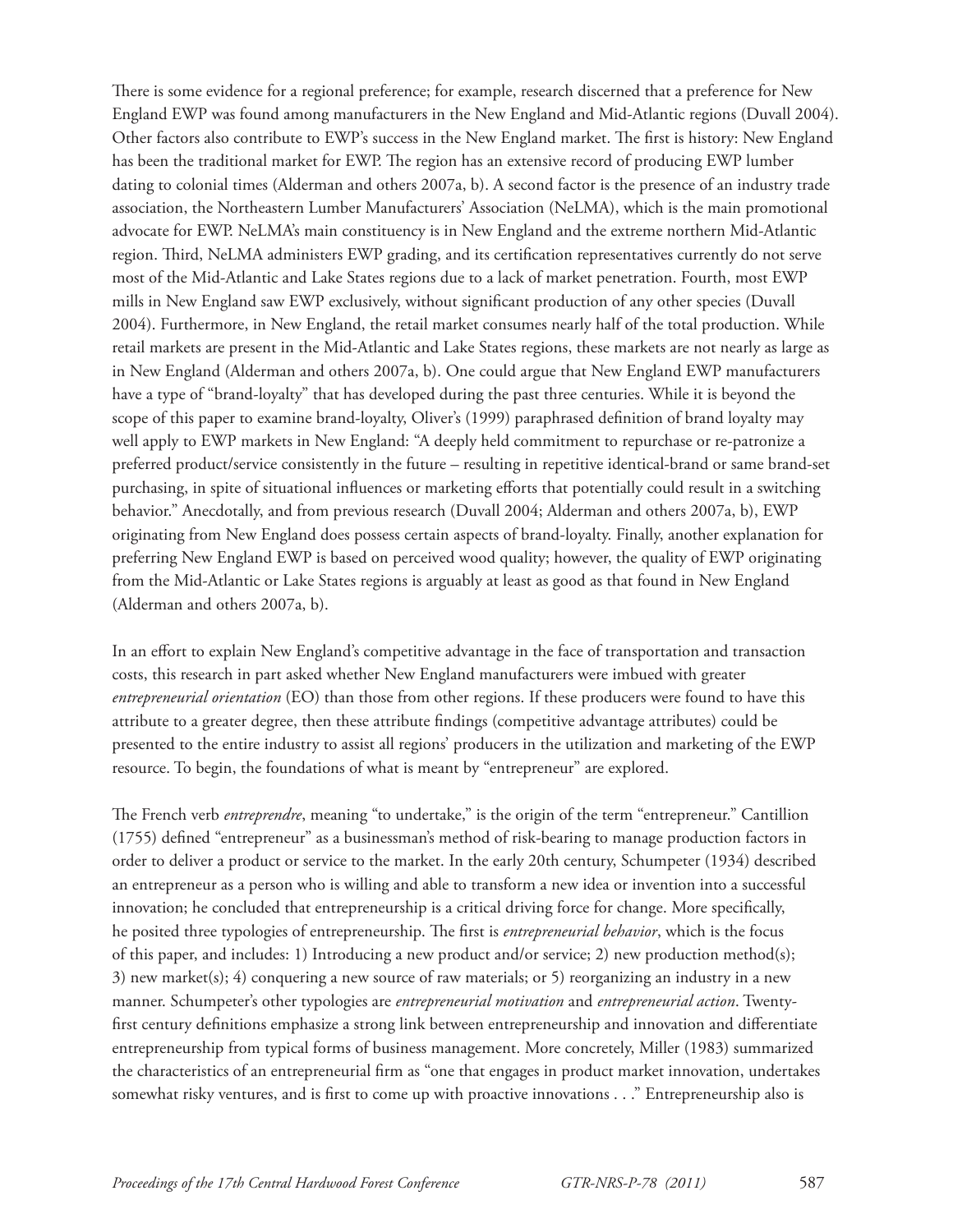viewed as a critical link between new knowledge and economic growth – as it facilitates knowledge transfer. Entrepreneurs incorporating new technology or equipment may indicate that technology is a business opportunity for those entrepreneurially oriented (Jelinek 1996).

The most widely used operationalization of EO or strategic posture (Table 1) was formulated by Covin and Slevin (1989); they theorized that innovation, proactiveness, and risk-taking behave in concert to "comprise a basic, unidimensional strategic orientation" and therefore should be aggregated when investigating entrepreneurship. The construct of EO is a combination of these three dimensions: *innovativeness* (to revitalize current products or services), being more *proactive* than competitors, and *taking risks* by introducing new and indeterminate (in regards to whether the introduction will be successful) products or services (Miller 1983; Covin and Slevin 1989, 1990, 1991; Zahra 1993; Zahra and Covin 1995). Typically, we evaluate entrepreneurship by measuring the entrepreneurial orientation construct. A further elucidation of EO follows.

### **ENTREPRENEURIAL ORIENTATION**

The EO scale's theoretical basis is the assumption that entrepreneurial firms differ from other firm types. Initial EO research posits that entrepreneurial firms tend to take more risks and proactively search for new opportunities (Mintzberg 1973, Khandwalla 1977). Similarly, one avenue by which entrepreneurs can differentiate their products or services is new product innovation, as entrepreneurs are noted for their motivation "to take considerable risks" (Miller and Friesen 1982). Covin and Slevin (1988) suggested that the level of entrepreneurism was an aggregate of three subconstructs. They then developed an EO scale measuring: *Innovation* – action to gain a competitive advantage for the firm, *Proactiveness* – competing aggressively with other firms, and *Risk-taking* – taking business-related risks. Firms are considered entrepreneurial if they have high scores for each dimension. Entrepreneurially oriented firms take risks and are proactive by introducing innovative products or services that change market boundaries and market behavior.

### **SUB-DIMENSIONS OF ENTREPRENEURIAL ORIENTATION**

#### **Innovation**

Schumpeter (1934) defined "innovation" as the introduction of something new (idea, method, technology), and it is the elemental task of an entrepreneurial firm. Covin and Miles (1999) claimed that innovation was the most critical factor in defining entrepreneurship and Stevenson and Gumpert (1985) noted that it is the "heart of entrepreneurship." Schumpeter (1934) further defined innovation as the creation and development of new products or processes, and Fagerberg (2004) described it as the first attempt to put an invention or process into practice.

#### **Risk-Taking**

McClelland (1960) wrote that entrepreneurship "involves, by definition, taking risks of some kind..." and entrepreneurs by definition are not risk-averse. Entrepreneurs often view business circumstances as being less risky than do non-entrepreneurs (Palich and Bagby 1995). Similarly, Busenitz (1999) argued that entrepreneurs tend to view situations more favorably than do non-entrepreneurs. *Risk-taking* is not the same as recklessness, as entrepreneurs are proficient at risk-assessment. As risk-taking is a salient constituent of entrepreneurial behavior, many entrepreneurs succeed by risk-avoidance and allowing others to assume risk; for instance, "My idea of risk and reward is for me to get the reward and others to take the risks" (cite from Di-Masi 2005).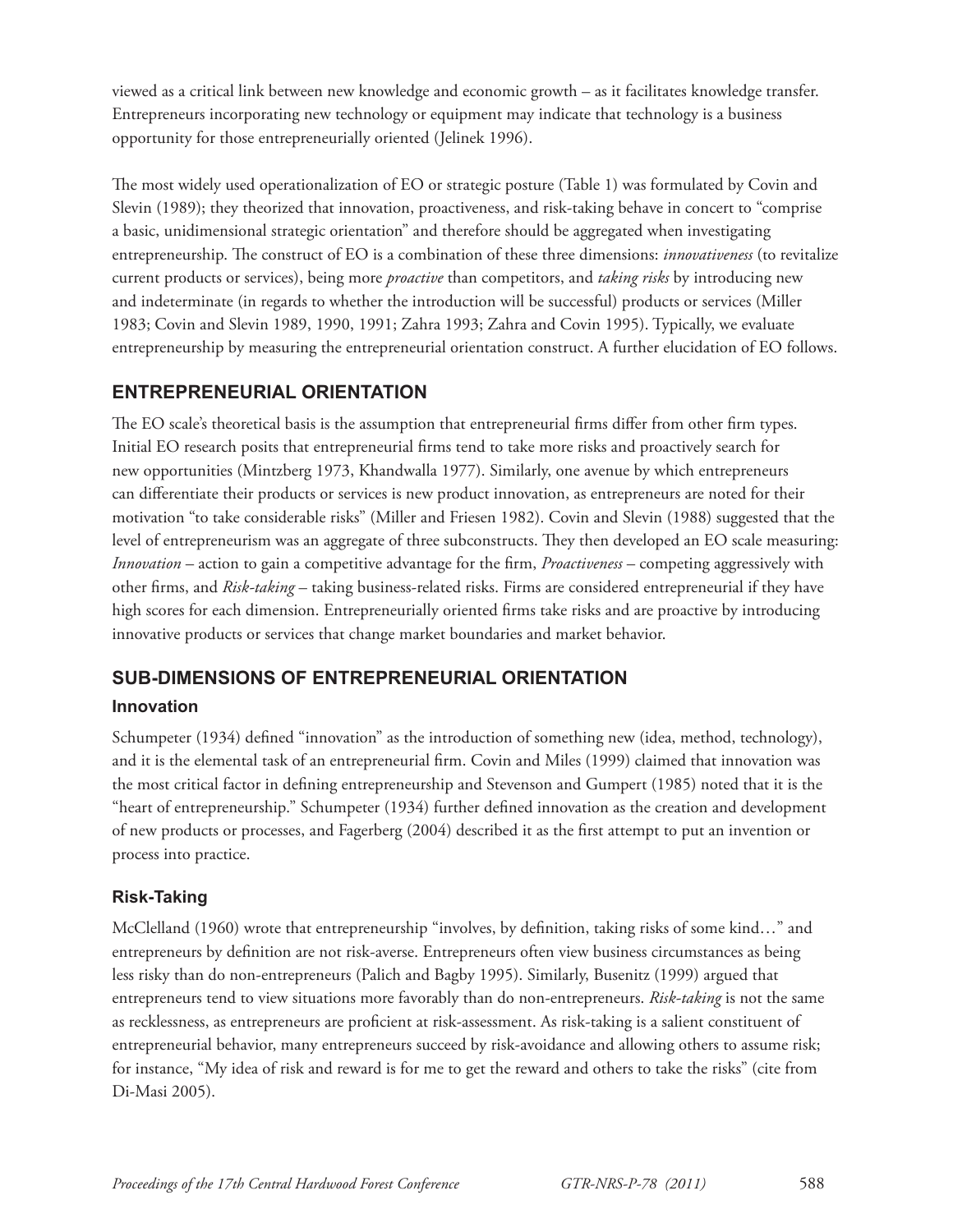#### **Proactiveness**

Stevenson and Jarillo (1990) conceptualized *Proactiveness* as the "willingness to pursue opportunity." Likewise, Lumpkin and Dess (2001) viewed proactiveness as an "opportunity-seeking, forward-looking perspective[,]" where new products and/or services are introduced before the competition and where future demand is identified to create change.

# **OBJECTIVES**

The research questions were framed with the following objectives:

- 1. To assess whether entrepreneurial orientation was region-specific (i.e., stronger in New England than in the Mid-Atlantic or Lake States region) and to assess the EO of primary producers and secondary manufacturers.
- 2. To determine whether entrepreneurial orientation was affected by gross sales, total production or consumption of EWP, an active search for new markets, frequency of technology or equipment implementation, and number of employees.
- 3. To develop a parsimonious model of entrepreneurial orientation.

## **METHODOLOGY**

## **SAMPLE AND DATA COLLECTION**

Research data were collected from primary and secondary manufacturers in the New England, Mid-Atlantic, and Lake States regions by a mail survey questionnaire. The EO segment of the questionnaire was designed based on relevant literature and then reviewed by faculty from Virginia Tech, the University of Wisconsin, and U.S. Department of Agriculture, Forest Service personnel. The survey instrument was pretested with 30 industry representatives. EWP manufacturers in three regions of the eastern United States were the population of interest: the Lake States (Illinois, Indiana, Michigan, Minnesota, Ohio, and Wisconsin), the Mid-Atlantic states (Kentucky, Maryland, North Carolina, Pennsylvania, Tennessee, West Virginia, and Virginia), and the New England states (Connecticut, Massachusetts, Maine, New Hampshire, New York, Rhode Island, and Vermont). The sample frame for each region was developed on a state-by-state basis from state and industry directories, national databases, trade association membership lists, and the NeLMA membership directory. Firms then were randomly selected through the use of these resources.

Consistent with previous EO studies, surveys were addressed to high-level executives (for instance, the owner or general manager). Numerous researchers have argued that an owner/general manager is the primary decision-maker and consequently decides on strategic orientation (Lumpkin and Dess 1997, Miller 1983).

After development of the sample frame and pretesting, the initial mailing was sent to 2,741 primary producers and secondary manufacturers in April 2004. A census was attempted for NeLMA members. The first mailing was followed by a reminder postcard approximately 3 weeks later, a second questionnaire was mailed 2 weeks after the reminder postcard was sent, and a second reminder postcard was sent after an additional 3 weeks. In addition to the mail survey, personal interviews were conducted after analysis of the mail survey. These interviews were conducted to validate mail survey results and gather information that may not have been addressed in the questionnaire.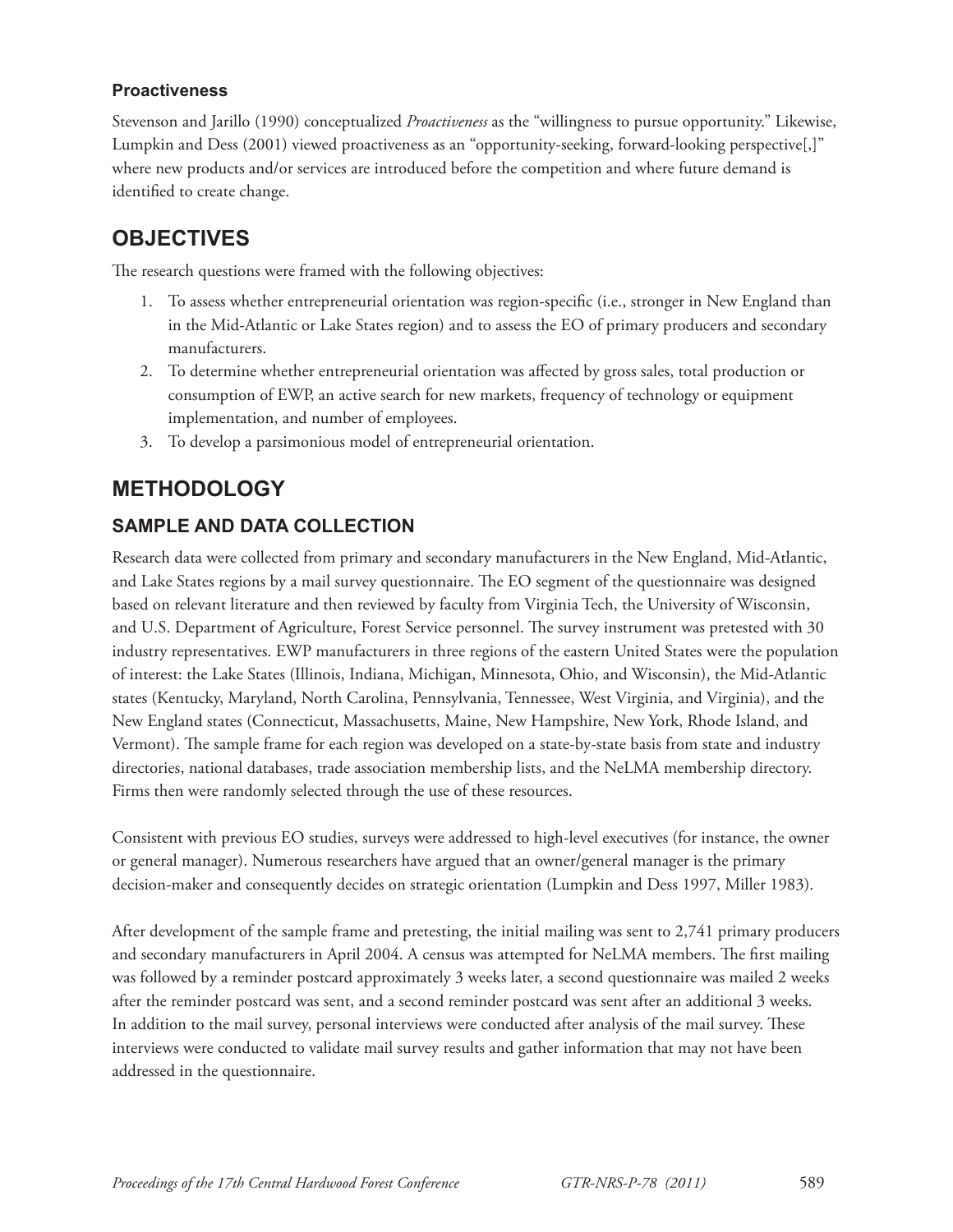### **Nonresponse Bias**

The assessment of nonresponse bias was patterned on the Armstrong and Overton (1977) methodology. Respondent survey data (30 subjects) were contrasted with 30 nonrespondents contacted by phone (after completion of data collection) Nonrespondents were asked four questions and then asked to estimate their annual EWP consumption. These questions assessed two EWP product attributes and two business service attributes. The following attributes received the highest or lowest overall mean ratings and were selected for analysis: *supports local industry, rustic look, consistent prices, and <i>flexible payment*. It was assumed that these attributes would be robust indicators of bias. Analysis of variance (ANOVA) was performed and there were no significant differences in four of the five contrasts: *rustic look*, *consistent prices*, *flexible payment*, and *production volume*. There was strong evidence for the statistical significance of *supports local industry* as respondents rated this factor higher than did nonrespondents (mean: 5.30 vs. 4.07; *P* = 0.01). *Supports local industry* may be more relevant to smaller mills, and the respondent sample was skewed toward these firms.

#### **Measures – Dependent and Independent Variables**

Entrepreneurial orientation was assessed by the following main or fixed effects: 1) Primary or secondary firm, 2) region, 3) gross sales, 4) total production or consumption of EWP, 5) actively searching for new markets, 6) frequency of new technology and/or equipment implementation, and 7) number of employees.

EO was measured using items posited by Covin and Slevin (1988, 1989). EO has been utilized in several research settings and has demonstrated more than acceptable reliability and validity (Becherer and Maurer 1997, Dickson and Weaver 1997, Barringer and Bluedorn 1999). Each questionnaire item asked the respondents to indicate their perception on a seven-point Likert-type scale, ranging from 'strongly disagree' to 'strongly agree' with scale points on each side and a 'neither' point in the center (Brinberg and Axelson 2002).

Cronbach's alpha, correlation analysis, principal components analysis (PCA) with varimax rotation, multivariate analysis of variance (MANOVA), and F-tests at  $\alpha = 0.05$  were utilized. SPSS® 12.0 (SPSS, Inc., Chicago, IL, 2003) was used for all analysis. PCA was used to detect structure in the relationships between variables. PCA reflects both the common and unique variance of variables, as the algorithm computes a linear combination of variables so that the maximum variance is extracted from the variables.

Cronbach's alpha (Cronbach 1951) is a statistical method used to measure the internal consistency reliability of item(s) and the extent to which items are interrelated to one another (Churchill 1979). Alpha-levels above 0.70 are considered acceptable for organizational research (Nunnally 1978). Cronbach's alpha was 0.88 for the aggregated EO constructs. Cronbach's alphas also were calculated for individual constructs: *Proactiveness*  $(\alpha = 0.68)$ , *Risk-taking* ( $\alpha = 0.79$ ), and *Innovation* ( $\alpha = 0.86$ ). As the results were reliable, all three EO constructs are reported.

PCA also was utilized to assess whether the dimensions of EO represented discrete constructs and to assess reliability. The factor loadings for the EO scale indicated that all three sub-dimensions loaded on the appropriate factors, which accounted for 55 percent of the total variance. *Risk-taking* loaded on factor one (overall factor loading – 0.90; low-loading item = 0.89); *Proactiveness* – factor two (overall factor loading – 0.89; low-loading item = 0. 71), and *Innovation* loaded on factor three (overall factor loading – 0.87; low-loading item = 0.81) (Table 1).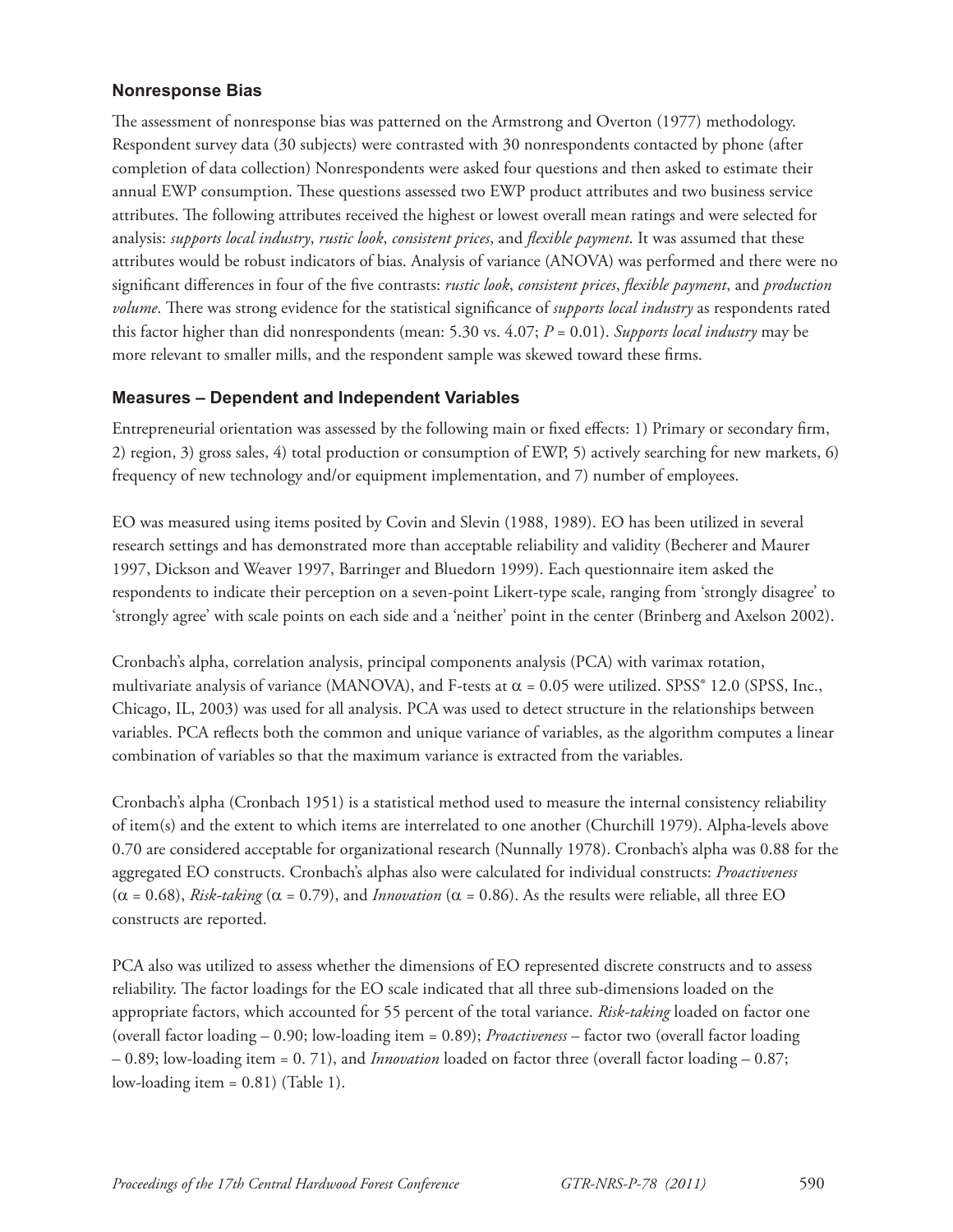| EO Constructs | Components |      |      |  |
|---------------|------------|------|------|--|
|               |            |      |      |  |
| Innovation    | .336       | .348 | .875 |  |
| Proactiveness | .300       | .894 | .333 |  |
| Risk-taking   | .902       | .295 | .316 |  |

| Table 1.—Entrepreneurial orientation factor loadings by principal components analysis <sup>a</sup> . |  |  |
|------------------------------------------------------------------------------------------------------|--|--|
|------------------------------------------------------------------------------------------------------|--|--|

a Varimax rotation.

Multicollinearity was assessed by using variance inflation factors in accordance with Belsley and others' (1980) recommendations, and the results indicated that the independent variables were not significant and therefore were not confounded with each other. Additionally, the data were mean-centered; that is, the mean was subtracted from all observations. Centering variables may eliminate multicollinearity problems in the data because correlation with other independent variables may be reduced. Interaction terms are subject to multicollinearity and centering is appropriate for variables whose interactions are being modeled (Jaccard and Turrisi 2003).

# **ANALYSIS AND RESULTS**

## **DEMOGRAPHICS**

The adjusted response rate for all regions and both industry segments was 17.0 percent; by region it was as follows: New England – 21.4 percent, the Mid-Atlantic – 12.8 percent, and the Lake States – 17.6 percent). By industry segment, the adjusted response rate was: Primary – 21.7 percent (New England – 48.9 percent, the Mid-Atlantic – 15.8 percent, and the Lake States – 17.2 percent) and Secondary – 12.5 percent (New England  $-17.0$  percent, the Mid-Atlantic  $-14.9$  percent, and the Lake States  $-7.2$  percent). The adjusted response rate was calculated by dividing the number of returned and completed questionnaires by the total number of questionnaires mailed (after subtracting unusable questionnaires).

Analysis indicates that 92 percent of the respondents were high-level executives: Owner (39 percent), president (32 percent), company manager (12 percent), and vice-president (9 percent). Total sales, by category were the following: 49 percent having less than \$1 million in sales, followed by \$1-5 million (27 percent), \$5-15 million (14 percent), more than \$50 million (4 percent), \$15-25 million (3 percent), and \$25-50 million (3 percent). Firm size (employee basis) was dominated by those employing less than 25 people (73 percent), followed by 25-50 (14 percent), 51-100 (7 percent), 101-200 (4 percent), and 200 or more (2 percent).

### **MODELING ENTREPRENEURIAL ORIENTATION**

To test construct relationships in a simultaneous manner, analysis was conducted using a MANOVA general linear model. The main effects were entered individually to assess their potential impact on EO: Primary or Secondary Firm, Region, Gross Sales, Total Production, Number of Employees, Frequency of New Technology or Equipment Implementation, and Actively Searching for New Markets (Table 2). The following main effects were not significant and were not retained in the model: Primary or Secondary Firm  $(P = 0.65)$  (Wilks'  $\alpha$  reported for all MANOVA results), Gross Sales ( $P = 0.22$ ), Total Production ( $P = 0.26$ ), and Number of Employees ( $P = 0.22$ ). Region ( $P = 0.05$ ), Frequency of New Technology or Equipment Implementation ( $P < 0.01$ ), and Actively Searching for New Markets ( $P < 0.01$ ) (Fig. 1) were significant and were retained for the EO model.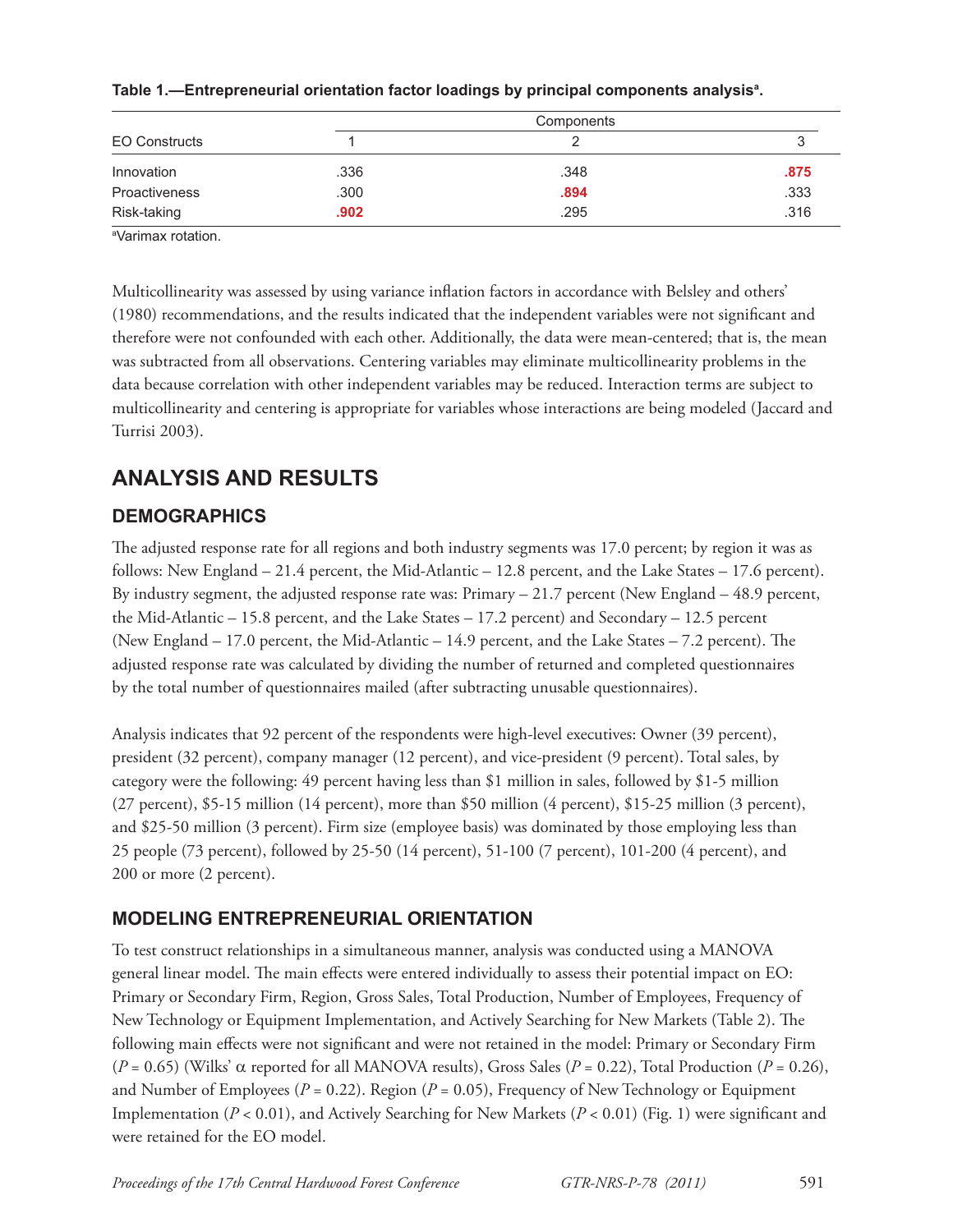| <b>Construct Items</b>      |             | N   | Min | Max | Mean | Std. Dev. |
|-----------------------------|-------------|-----|-----|-----|------|-----------|
| Management philosophy       | (11)        | 272 |     |     | 4.10 | 1.87      |
| New products/services - A   | (12a)       | 273 |     |     | 4.52 | 1.88      |
| New products/services - B   | (12b)       | 265 |     |     | 3.86 | 1.72      |
| Deal with competitors       | (P1a)       | 261 |     | 7   | 4.32 | 1.63      |
| Management response         | (P1b)       | 265 |     |     | 3.86 | 1.44      |
| Deal with competition       | $($ P1c $)$ | 270 |     |     | 3.44 | 1.80      |
| High- vs. low-risk projects | (R1)        | 269 |     |     | 3.79 | 1.69      |
| Company management          | (R2)        | 267 |     |     | 3.63 | 1.66      |
| Respond to competitors      | (R3)        | 266 |     | 7   | 4.05 | 1.71      |
| Constructs                  |             |     |     |     |      |           |
| Innovation                  |             | 259 |     |     | 4.13 | 1.51      |
| <b>Proactiveness</b>        |             | 255 |     |     | 3.86 | 1.28      |
| Risk-taking                 |             | 266 |     |     | 3.83 | 1.48      |

**Table 2.—Means and standard deviations of entrepreneurial orientation construct items.**



Figure 1.—Entrepreneurial orientation construct means. (NE = New England states, MA = Mid-Atlantic states, and LS = Lake States.)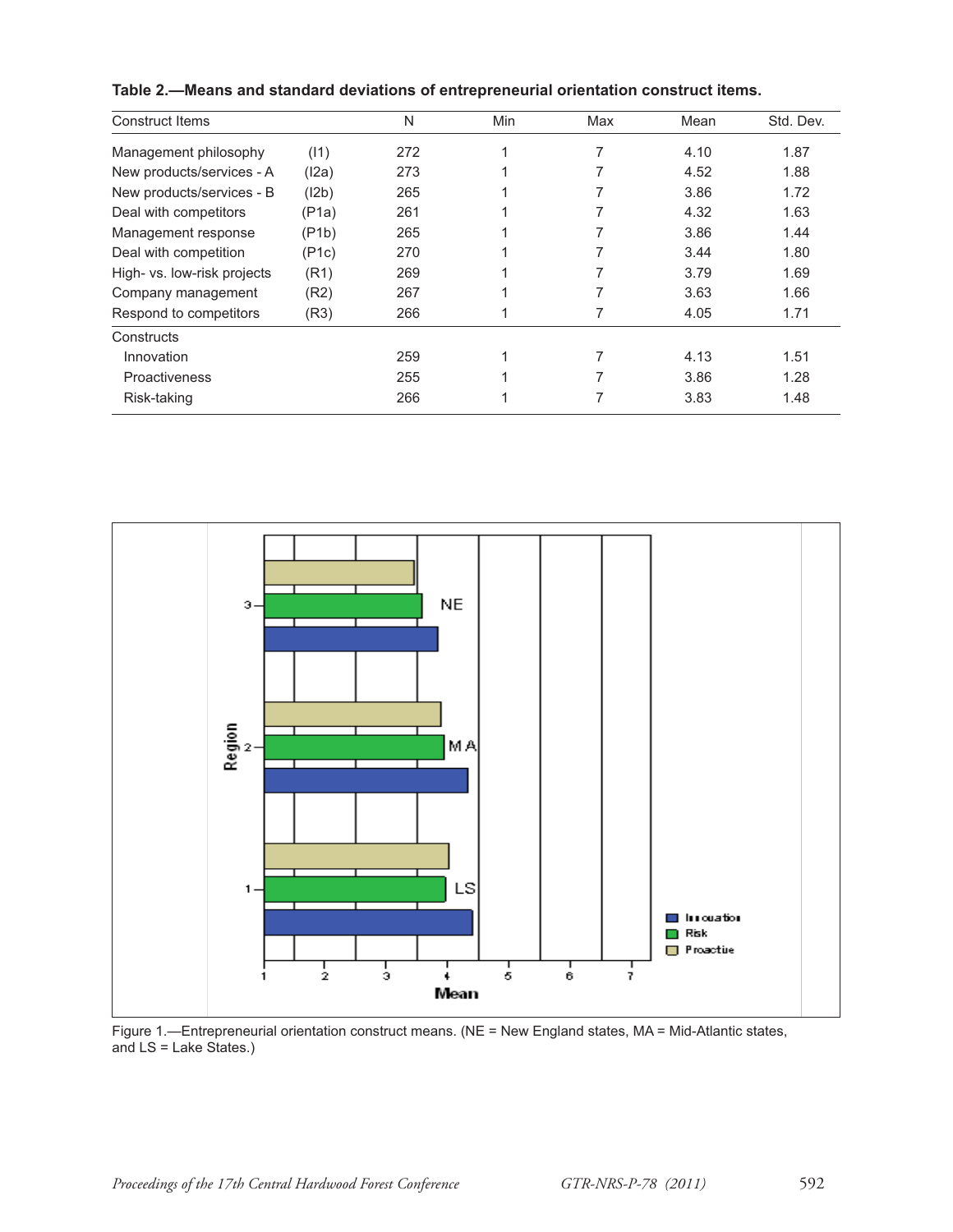The overall MANOVA model was significant, with F  $_{(3, 209)}$  = 4.19 and P < 0.01; however, only one main effect was significant in the overall model: *Actively Searching for New Markets* (P < 0.01). A between-subjects test was conducted to assess whether differences in the model existed between primary producers and secondary manufacturers. Differences were detected, leading to a corrected model of: *Innovation* (F<sub>(3, 29)</sub> = 2.02 and *P* < 0.01); Risk-taking (F<sub>(3, 29)</sub> = 1.80 and *P* = 0.01); and *Proactiveness* (F<sub>(3, 29)</sub> = 2.21 and *P* < 0.01). Next, while most fixed effects were found to be non-significant, a between-subjects analysis was conducted for each main effect to ascertain whether differences existed between primary producers and secondary manufacturers.

In the between-subjects assessment of Region, only *Risk-taking* was significant (*P* = 0.02). In Tukey's HSD multiple comparisons, *Risk-taking* resulted in significant statistical differences between the Mid-Atlantic and New England regions (*P* = 0.03); the Mid-Atlantic region had a greater mean (0.22 vs. -0.39, respectively). This result may indicate that Mid-Atlantic firms are more aggressive in their approach in order to maintain or access new markets.

Regarding Frequency of New Technology/Knowledge Implementation, only *Risk-taking* was significant  $(P = 0.04)$ . Tukey's HSD analysis for Frequency of Implementation resulted in statistical significance for: *Innovation*: Between 1 and 3 years (*P* = 0.02) and 3 and 5 years (*P* = 0.01) and *Proactiveness*: Between 1 and 3 years ( $P < 0.01$ ) and 3 and 5 years ( $P < 0.01$ ). Those who implement new technology or knowledge frequently could be categorized as entrepreneurs based on Jelinek's (1996) proposition that technology is viewed as a business opportunity for entrepreneurs.

For Actively Seeking New Markets, *Proactiveness* and *Risk-taking* were significant (*P* = 0.01 and *P* = 0.04, respectively). Results from Tukey's HSD analysis revealed differences in all three constructs: *Innovation*: Yes vs. No (*P* < 0.01); *Proactiveness*: Yes vs. No (*P* < 0.01); and *Risk-taking*: Yes vs. No (*P* < 0.01). Obviously, in all sub-constructs, the means for Yes were much greater and intuitively it would seem that the Active Search for New Markets is a hallmark of entrepreneurs.

Last, utilizing principal components analysis, all constructs were significant (Table 1): *Innovation* (0.875); *Proactiveness* (0.894); and *Risk-taking* (0.902).

## **DISCUSSION AND CONCLUSION**

A myriad of exogenous and endogenous factors affect business success. In the context of EO posture, the research question was whether New England manufacturers and producers were more entrepreneurially oriented than other regions' firms—they were not found to be so. Second, no evidence was found to support the hypothesis that secondary producers possessed a greater level of EO than did primary manufacturers. Entrepreneurial orientation appears not to be the primary factor for New England firms' success.

In the assessment of interactions, several were not significant. Most notably among those variables were Region and Firm Size (sales or production). Two variables were strong indicators of EO—*Frequency of Implementing New Technology* and *Actively Searching for New Markets*, both yielding significant interactions. These findings indicate that firms searching for new markets and frequently implementing new technologies appear to be more entrepreneurially oriented. This result is not surprising, as anecdotal evidence throughout business history suggests that entrepreneurs are innovators and skilled risk-takers.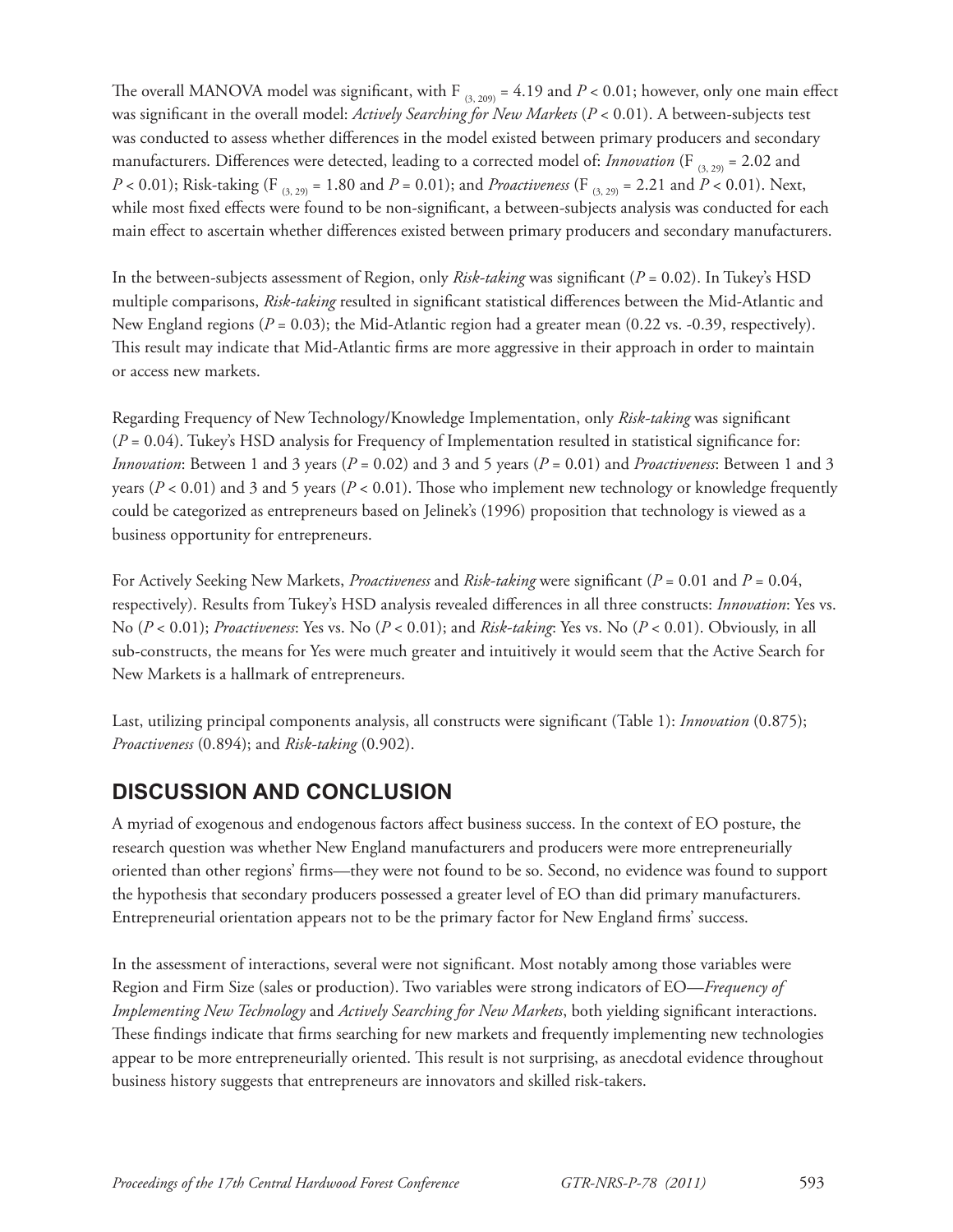New England's competitive advantage appears to be historically based and hence a type of brand loyalty has developed over the centuries. With this historical perspective in mind, what can firms in the Mid-Atlantic and Lake States do to become more competitive? Managers will have to strengthen their entrepreneurial orientation. From model analysis, this approach would include incorporating *innovation*, whether product- or service-based; *taking risks* by introducing new products or services; and adopting a *proactive* posture, which would involve targeting the competition and/or seeking new markets. Mid-Atlantic and Lake States firms' marketing efforts have to address brand loyalty and regional preference. Favorable attitudes assist in creating brand loyalty, but consumers have to be exposed to a product before they are inclined to purchase it.

Many initiatives can be employed to attain a strategic entrepreneurial posture. Developing an EO posture does not result simply from circumstance, but rather from a combination of factors, the most important of which is firm managers' incorporating an entrepreneurial orientation.

## **LIMITATIONS**

As with any research, this study had potential limitations, which can be attributed to several factors, including time and monetary constraints. The most significant limitation was the collection of data from only one individual in each organization. Two problems may ensue. The first possible problem is common method variance, when data are collected from the same source. The second problem could arise when trying to interpret and generalize results; as Podsakoff and Organ (1986) noted, "any defect in that source contaminates both measures, presumably in the same fashion and in the same direction  $\dots$ ". The data suggest that the respondents may have been skewed toward smaller secondary producers; however, nonresponse bias analysis resulted in only one significant result, suggesting that the results could apply to the larger population. An additional limitation is that this study was a one-shot experimental design rather than longitudinal research.

# **LITERATURE CITED**

- Alderman, D.; Duvall, P.; Smith, R.; Bowe, S. 2007a. **Eastern white pine: production, markets, and marketing of primary manufacturers.** Forest Products Journal. 57(10): 19-27.
- Alderman, D.; Duvall, P.; Smith, R.; Bowe, S. 2007b. **Eastern white pine: production, markets, and marketing of secondary manufacturers.** Forest Products Journal. 57(10): 28-35.
- Armstrong, J.S.; Overton, J.S. 1977. **Estimating non-response bias in mail surveys.** Journal of Marketing Research. 14: 396-402.
- Barringer, B.R.; Bluedorn, A.C. 1999. **The relationship between corporate entrepreneurship and strategic management.** Strategic Management Journal. 20: 421-444.
- Becherer, R.C.; Maurer, J.G. 1997. **The moderating effect of environmental variables on the entrepreneurial and marketing orientation of entrepreneur-led firms.** Entrepreneurship Theory and Practice. 22: 47-58.
- Belsley, D.; Kuh, E.; Welsch, E. 1980. **Regression diagnostics: identifying influential data and sources of collinearity.** New York, NY: John Wiley & Sons. 292 p.
- Brinberg, D.; Axelson, M.L. 2002. **Improving the dietary status of low-income pregnant women at nutritional risk.** Journal of Public Policy and Marketing. 21(1): 100-104.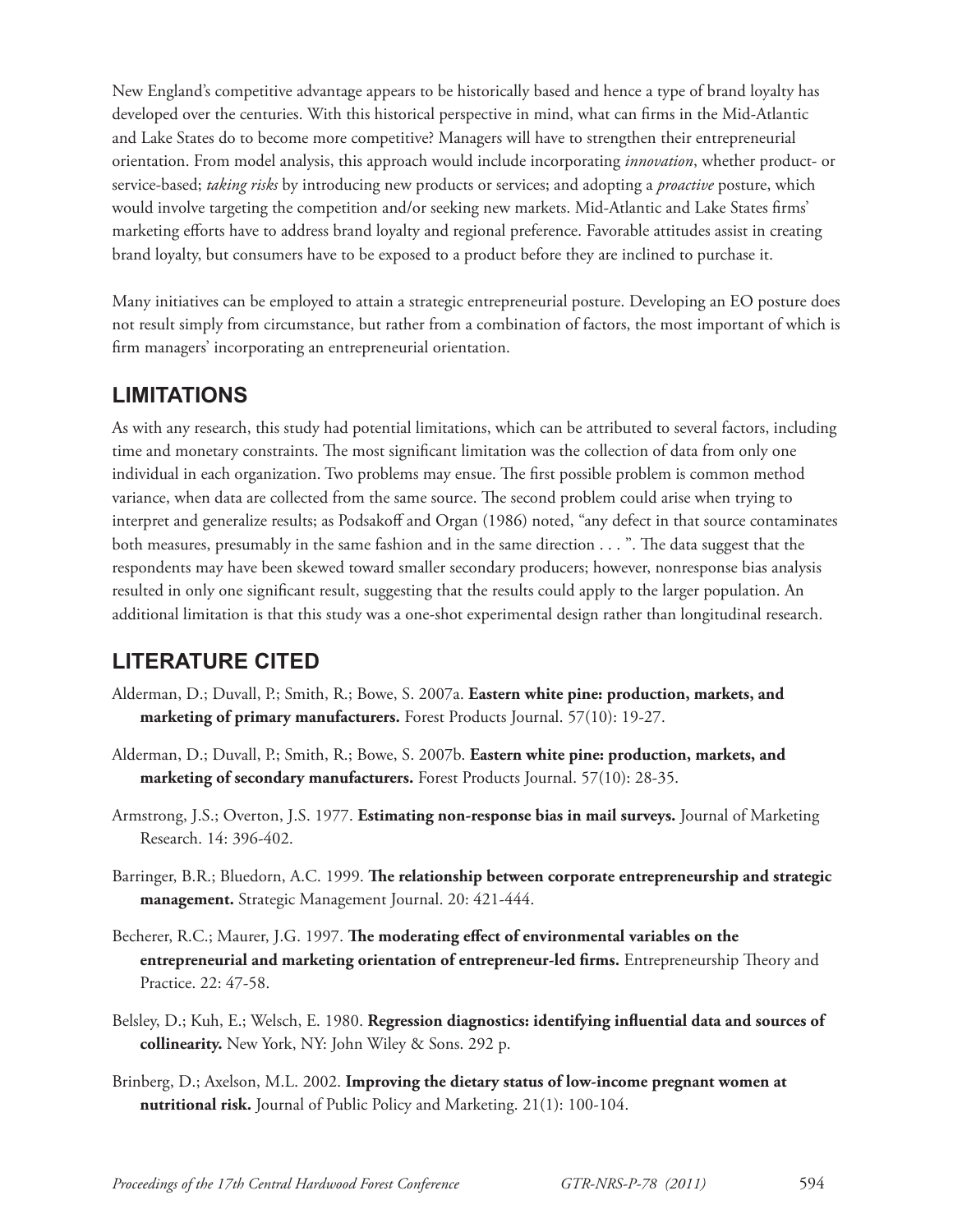- Busenitz, L. 1999. **Entrepreneurial risks and strategic decision making.** The Journal of Applied Behavioral Science. 35(3): 325-340.
- Cantillon, R. 1755. **Essai sur la Nature du Commerce in General (Essay on the Nature of Trade in General).** Higgs, H., ed. Library of Economics and Liberty. www.econlib.org/library/NPDBooks/ Cantillon/cntNT1.html. (16 July 2007).
- Churchill, G.A. 1979. **A paradigm for developing better measures of marketing constructs.** Journal of Marketing Research. 16: 64-73.
- Covin, J.G.; Miles, M.P. 1999. **Corporate entrepreneurship and the pursuit of competitive advantage.** Entrepreneurship Theory and Practice. 23(3): 47-63.
- Covin, J.G.; Slevin, D.P. 1991. A conceptual model of entrepreneurship as firm behavior. Entrepreneurship Theory and Practice.  $16(1)$ : 7-25.
- Covin, J.G.; Slevin, D.P. 1990. **Content and performance of growth-seeking strategies: a comparison of small firms in high- and low-technology industries.** Journal of Business Venturing. 5(6): 391-412.
- Covin, J.G.; Slevin, D.P. 1989. Strategic management of small firms in hostile and benign environments. Strategic Management Journal. 10: 75-87.
- Covin, J.G.; Slevin, D.P. 1988. **The influence of organization structure on the utility of an entrepreneurial top management style.** Journal of Management Studies. 25(3): 217-259.
- Cronbach, L.J. 1951. **Coefficient alpha and the internal structure of tests.** Psychometrika. 16(3): 297-334.
- Dickson, P.; Weaver, K. 1997. **Environmental determinants and individual-level moderators of alliance use.** Academy of Management Journal. 40: 404-425.
- Di-Masi, P. 2005. **Defining entrepreneurship.** http://www.gdrc.org/icm/micro/define-micro.html. (2) November 2006).
- Duvall, P.M. 2004. **Assessing eastern white pine lumber production and use in the eastern United States.** Blacksburg, VA: Virginia Tech University. 211 p. M.S. thesis.
- Fagerberg, J. 2004. **Innovation: a guide to the literature.** In: Fagerberg, J.; Mowery, D.C.; Nelson, R.R. The Oxford handbook of innovations. Oxford University Press: 1-26.
- Jaccard, J.; Turrisi, R. 2003. **Interaction effects in multiple regression.** 2nd ed. Series: Quantitative applications in the social sciences, No. 72. Thousand Oaks, CA: Sage Publications. 104 p.
- Jelinek, M. 1996. 'Thinking technology' in mature industry firms: understanding technology **entrepreneurship.** International Journal of Technology Management. 11(7/8): 799-813.
- Khandwalla, P.N. 1977. **Some top management styles, their context and performance.** Organization and Administrative Science. 7(4): 21-51.
- Lumpkin, G.T.; Dess, G.G. 1997. **Proactiveness versus competitive aggressiveness: teasing apart key dimensions of an entrepreneurial orientation.** In: Reynolds, P.D.; Bygrave, W.D.; et al., eds. Frontiers of entrepreneurship research. Wellesley, MA: Babson College: 47-58.